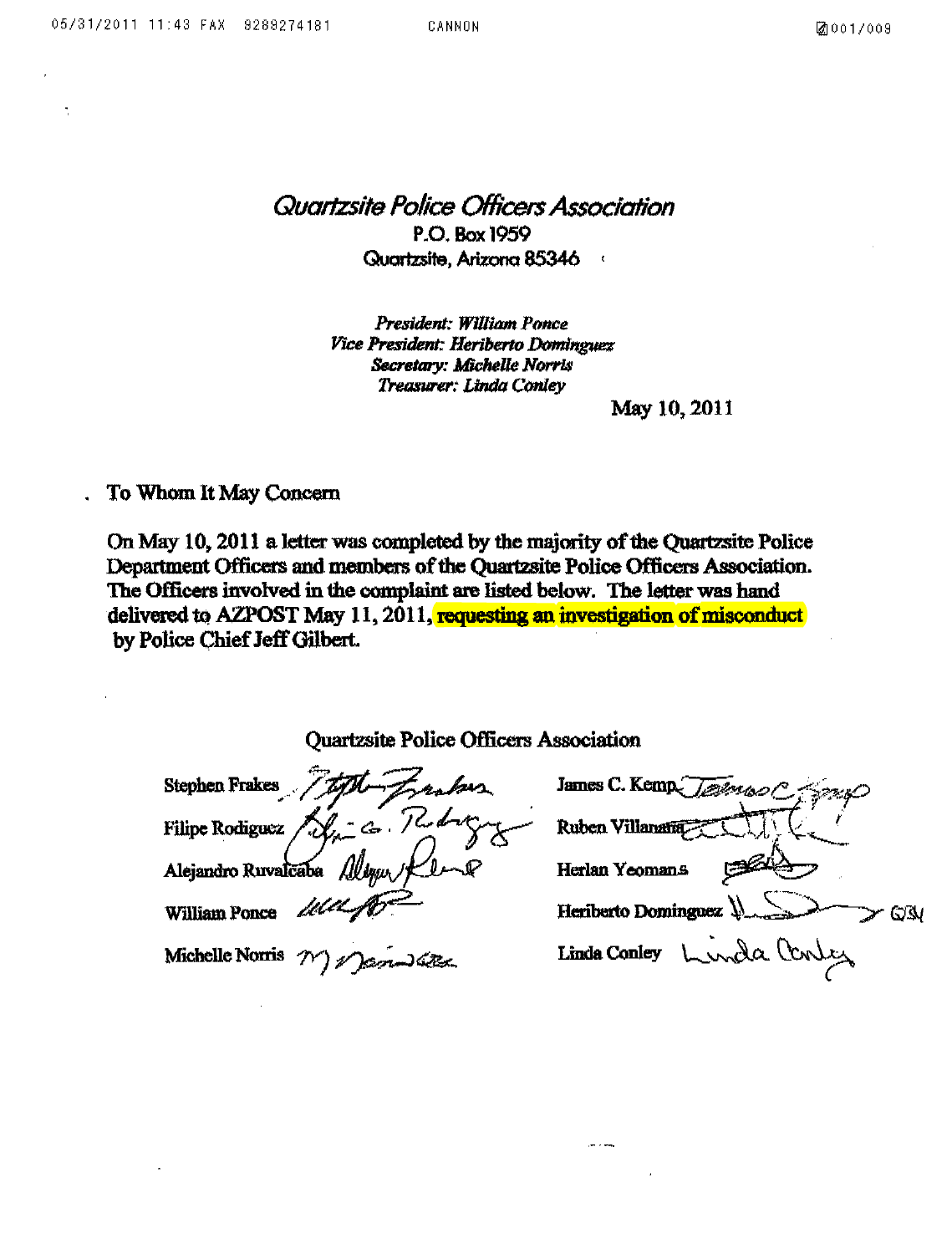Quartzsite Police Officers Association P.O. Box 1959 Quartzsite. Arizona 85346  $\mathbf{r}$ 

President: William Ponce Pice *President: Herlberlo Dominguez Secretmy: Michelle Norris*  Treasurer: Linda Conley

May 10,2011

To Whom It May Concern

On May 10, 2011 a Jetter was completed by the majority of the Quartzsite Police Department Officers and members of the Quartzsite Police Officers Association. The Officers involved in the complaint are listed below. The letter was hand delivered to AZPOST May 11,2011, requesting an investigation of misconduct by Police Chief Jeff Gilbert.

**Quartzsite Police Officers Association** 

**Stephen Frakes** James C. Kemp Ruben Villanatüz **Filipe Rodiguez** Herlan Yeomans Alejandro Ruvalcaba Heriberto Dominguez  $\sqrt{2}$   $\rightarrow$  C/3/ **William Ponce** Linda Conley Linda Conley Michelle Norris  $\gamma$ 

 $-1$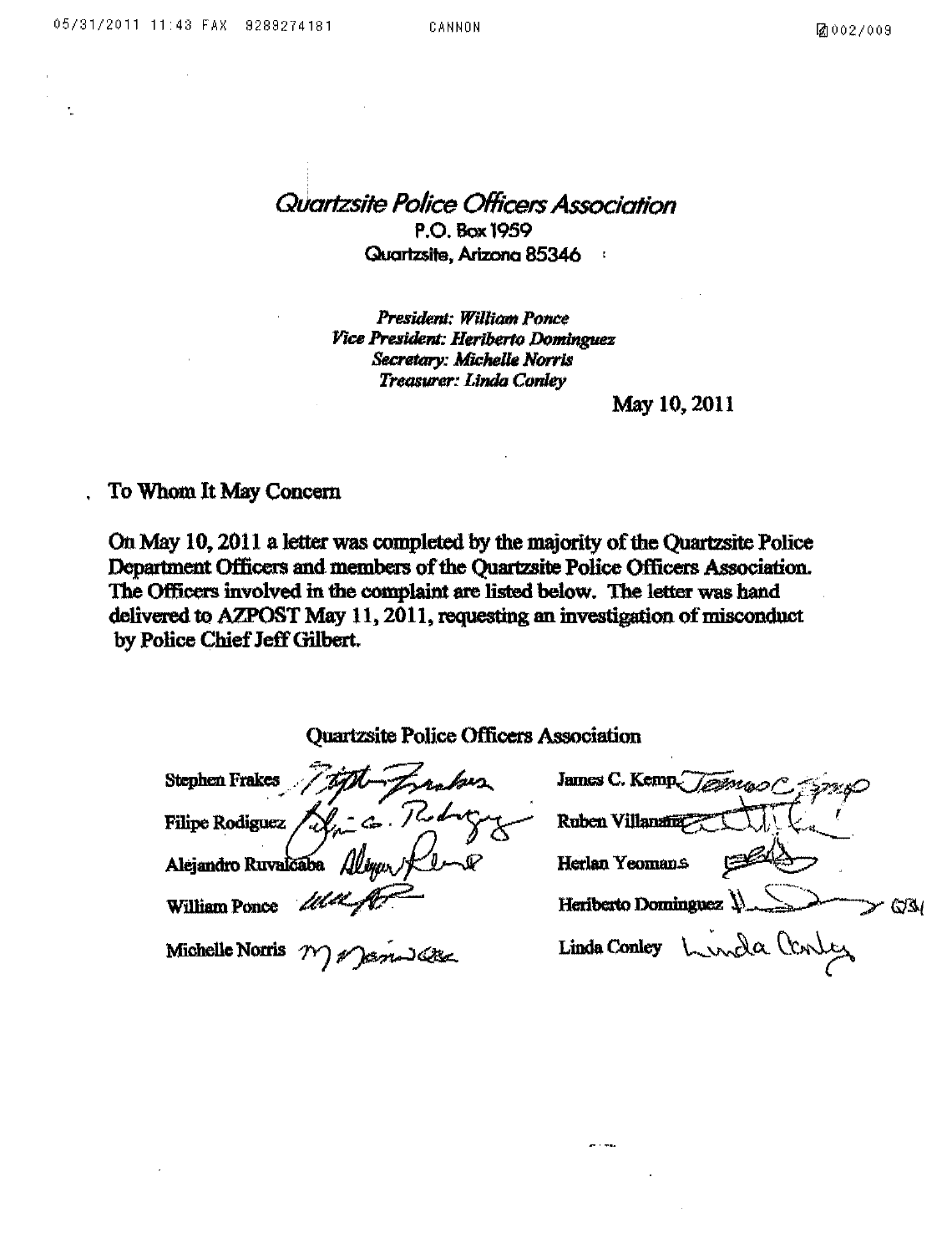*Quartzsite Police Officers Association*  P.o. Box 1959 Quartzsite, Arizona 85346

> *President: William Ponce Vice President: Heriberro Dominguez Secretary: Michelle Norris Treasurer: Linda Conley*

Town Manager Alex Taft,

I am writing this letter to inform you that the following members have contacted me requesting an AZCOPS representative present during their interviews:

| Alex Ruvalcaba  | James Kemp            |
|-----------------|-----------------------|
| Linda Conley    | <b>Stephen Frakes</b> |
| Michelle Norris | William Ponce         |
| Herlen Yeomans  | Heriberto Dominguez   |
| Ruben Villafana | Felipe Rodriguez      |

 $\mathcal{L}_{\mathcal{A}}$ 

Per ARS 38-1101, we are entitled to have a representative present during any interviews, and we wish to invoke this right under Arizona Law. I am the president of our AZCOPS chapter, and the designated representative for the Quartzsite Police Officers Association members. I will only be available for interviews on Friday June  $3<sup>rd</sup>$ . Please schedule interviews for the above members for that date.

Respectfully Submitted,

William A.Ponce Quartzsite Police Officers Association

Co: Mayor & Council Members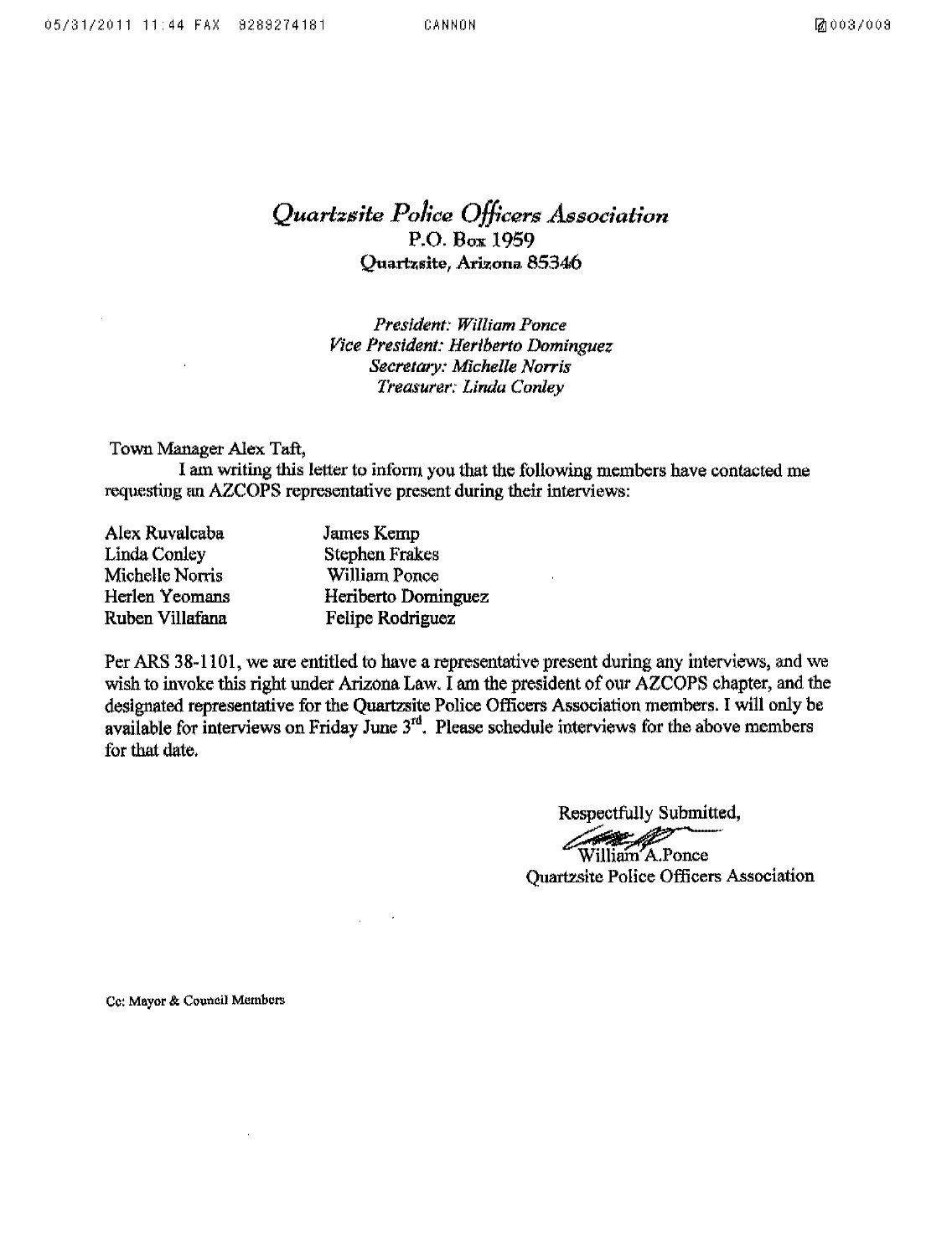*05·26·11* 

To: Mayor, Members of Town Council, Town Manager

From: Members of the Quartzsite Police Department

In the past few weeKs, members of the QuartzSite Police Department, representing approximately *80%* of the department, have made it known to members of the Town Council and other agencies our concerns involving conduct of the Chief of Police, Jeff Gilbert.

We have advised you not of only polley violations, but criminal violations against citizens as well. We have notified you that we have a vote of "No Confidence" in his leadership.

We have notified AZCOPS, who have requested of AZPOST an Immediate investigation of Chief Gilbert. AZCOPS has submitted a public records request from the Quartzsite Pollee Department and Town Hall.

During this time, we have since come to the realization that the Quartzsite Town Manager, Alex Taft, has continually attempted to delay, stall or prevent this investigation from taking place. We also have knowledge that she appears to be aiding Chief Gilbert in trying to initiate the investigation using his own known associates at other agencies. We believe her personal friendship with the Chief had blinded her to her responsibilities to the citizens of this community, keeping her from doing her duty to the Town of Quartzsite, and to the employees under Chief Gilbert's direct supervision.

In the interest of town unity, we have attempted to do our duty, and reported our concerns to the Town leaders, with offers of supporting evidence, In an effort to allow them to take this matter into their own hands and away from ours. To date, they have failed to do so.

Left with little other choice, we have prepared the following press release to be submitted to the media within 24 hours after delivery of this letter, along with a copy of the press release, to those who are listed above. We feel it is our duty to inform the citizens of this community and the rest of the public, that we do not stand behind Chief Gilbert, or condone any of his criminal actions, nor will we jeopardize our own careers by following orders we know are unconstitutional, or by not reporting his criminal behavior.

As it is apparent to us that a vote of No Confidence in Chief Gilbert is not enough to ask for his resignation with cause, we feel that notifying your constituents of the kind of man and Officer that is being allowed to run the Quartzsite Police Department is the only avenue left to convince you to start an honest investigation into a serious matter.

Signed,

| James C. Kemp           |
|-------------------------|
| <b>Stephen Frakes</b>   |
| Will Ponce              |
| Heriberto Dominguez     |
| <b>Filipe Rodriguez</b> |
|                         |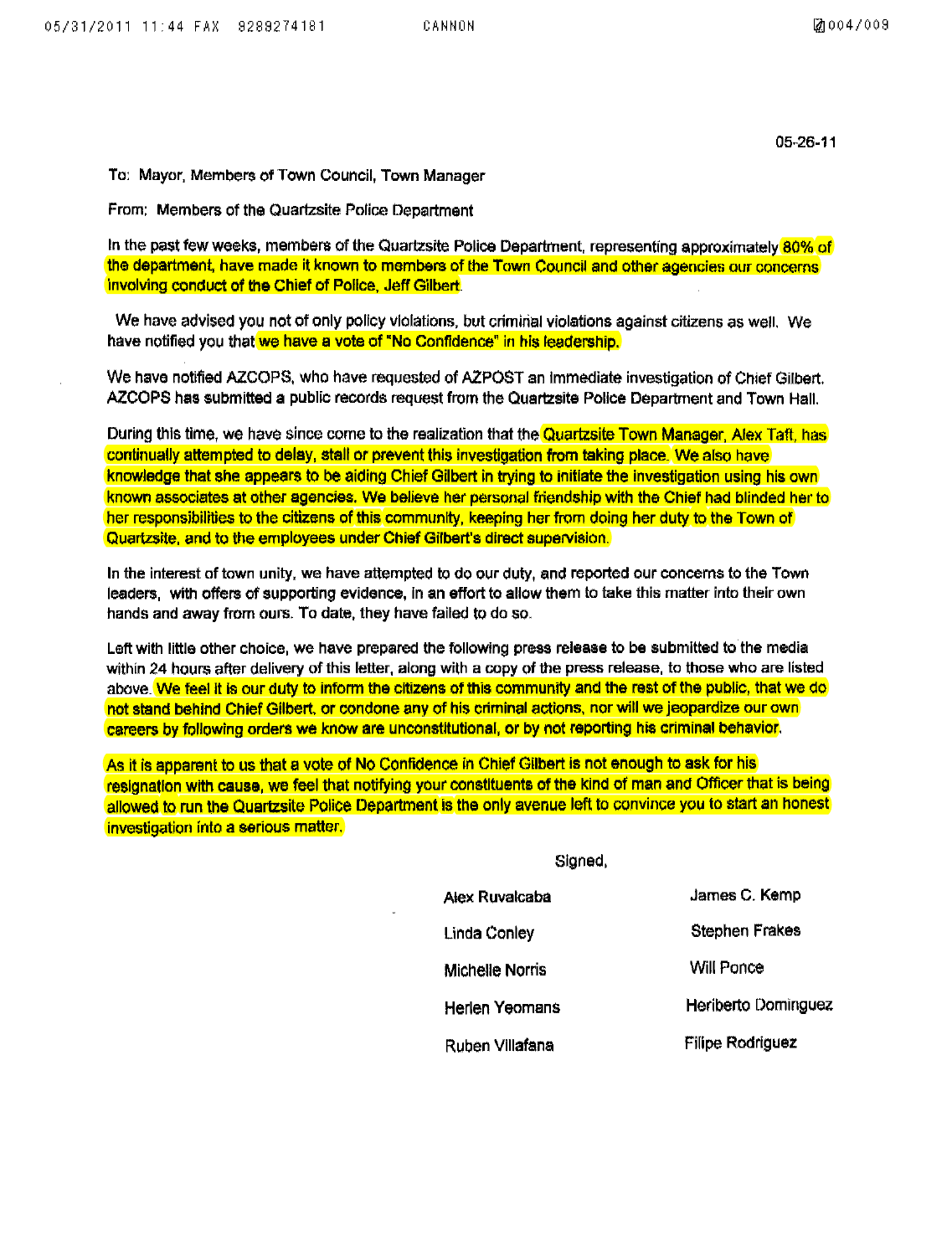## **FOR IMMEDIATE RELEASE:**

## **Quartzsite Pollee Officers Vote No Confidence in Chief of Pollee**

Quartzsite, Arizona - May 26, 2011 - Members of the Quartzsite Police Officers Association, representing 80% of the Quartzsite Police Department, would like to make the following announcement.

We have notified the Mayor, members of the Quartzsite Town Council and AZPOST of town policy and criminal violations by Quartzsite Police Chief Jeff Gilbert. We have expressed a vote of "No Confidence" in his leadership, and have requested his resignation.

Quartzsite Town Manager, Alex Taft, instead of doing her duty to the citizens of Quartzsite to start an immediate investigation through AZPOST and the Department of Public Safety, has set up condition after condition to be met in an apparent effort to stall, delay or prevent an honest investigation from occurring.

The Quartzsite Town Council as a whole appears to be either powerless or unwilling to compel Taft or Gilbert to comply with town policy and requests by Town Council members to initiate an investigation.

Members of the Quartzsite Police Department, in a show of unity and represented by AZCOPS, at the Town Meeting on June  $14<sup>th</sup>$ , 2011, will give a public statement of "No Confidence" in Police Chief Jeff Gilbert and our reasons for the vote.

| Will Ponce                 | Alex Ruvalcaba          |
|----------------------------|-------------------------|
| James Kemp                 | Ruben Villafana         |
| <b>Heriberto Dominguez</b> | Herien Yeomans          |
| Michelle Norris            | <b>Linda Conley</b>     |
| <b>Stephen Frakes</b>      | <b>Filipe Rodriguez</b> |

Contact:

Will Ponce

qpoapresident@yahoo.com

(928) 210-6177

###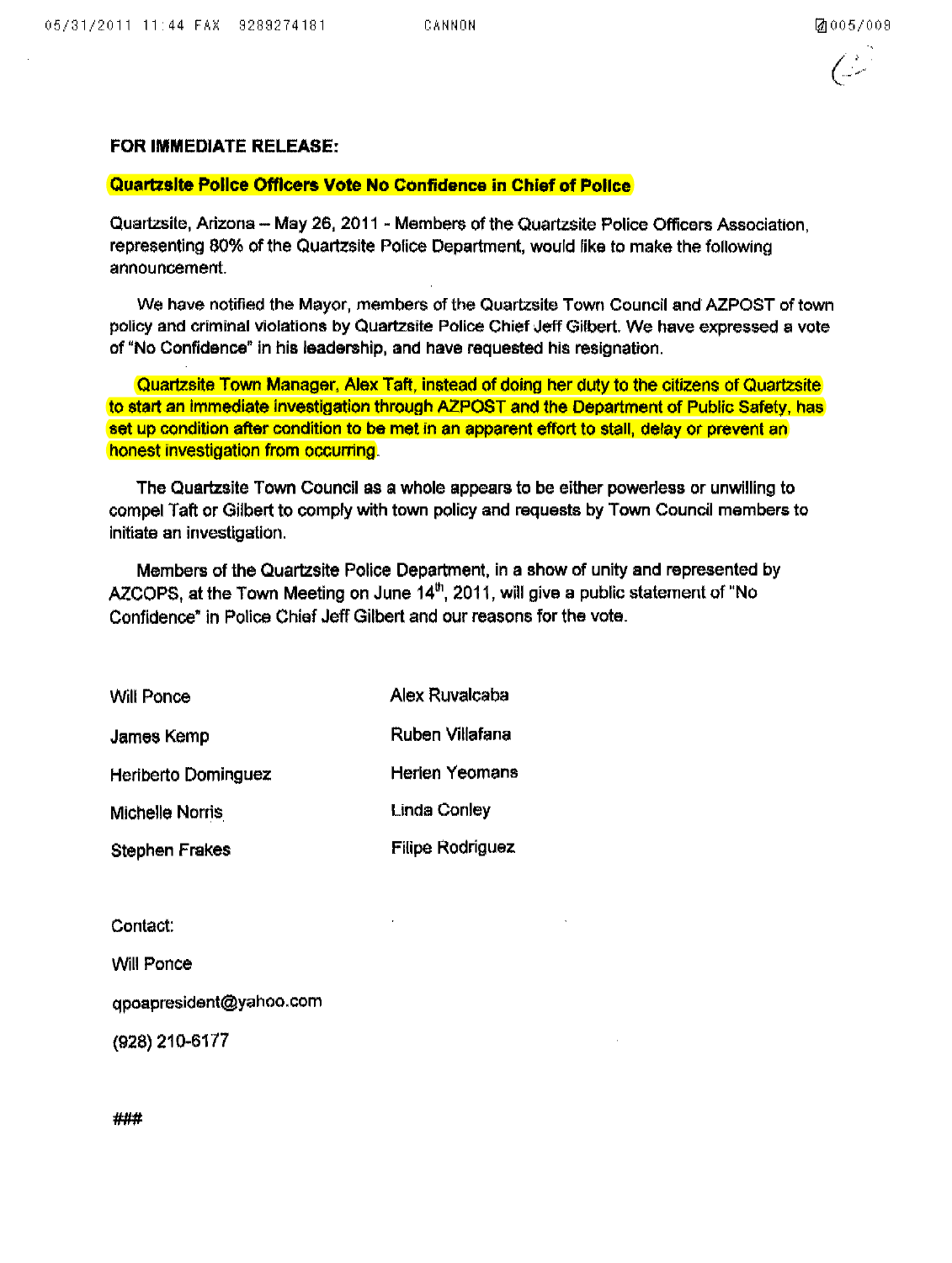$\star$ 

 $(2)$ 

We the majority of the employees of the Quartzsite Police Department, write this letter with great hesitation, and only after much discussion and contemplation. We hesitate because we consider ourselves a team of professional, dedicated and educated individuals and it goes against our nature to go against the Chief of Police, We also hesitate because we fully believe that if this letter does not have the desired result, and we contine to work under the current administration, there will most certainly be retaliation, as we have already eperienced this in the past. We will ultimately pay a high price for doing what we know in our hearts is the right thing for the Town of Quartzsite, its citizens, and its employees.

For example, Chief Jeff Gilbert advised all the employees during a department meeting about an investigation that was conducted against him, by Arizona Department of Public Safety. The investigation involved interviews of certain employees. He told all employees present at the department meeting that day that he had obtained a copy of the entire report. He said he knew names of everyone, inculding employees that were involved or questions during the investigation. He made it clear by saying that there would be repercussions and consequences for those involved.

Over the past several years we have been disheartened by the actions of Chief Jeff Gilbert. He has tested our will power and our confidence in his skill to adequately lead this department, Under his leadership morale had plummeted to depths never before seen at this agency. Employees of other agencies, along with Chief Jeff Gilbert's direct subordinates, both past and prasent, have even commented about their lack of confidence In him as Police Chief. The Issue of morale has been brought up by Chief Jeff Gilbert multiple times in the past several years, Employees have expressed their concerns to him time after time; still he has not taken any steps to improve the problems/issues within the department.

We all question the leadership qualities of Chief Jeff Gilbert. During his time as Police Chief we have seen numeroua inatances where he has had information brought to his attention regarding employee issues, yet he exhibts ignorance as his defense. This is a clear demonstration of his lack of interest in the day-to-day operations if this department, lack of communication skills necessary to ensure that information is being disseminated thorugh subordinates, or mora plainly, that he simply does not care about individuals under his command.

To illustrate this point with one example, there was recently some controversy regarding use of "sick time". In years past, officers/town employees were always allowed to use "sick time", if the employees had it, for the birth of a Child by a spouse. As with all time off requests, time off is requested in writing and approved or denied by your immediate Sergeant. Two officers' spouses gave birth this past year. Both officers had enough saved up "sick time" and requested to use it for time off, for the birth and care of their spouse after the birth of their child. The use of "sick time" was approved by the Sergeant, by finance and signed and approved by the town manager. The officers took the time off and had already been paid for their time off out of their ·slel< time·. A few weekS after the officers took the time off and hadalraady been paid, finance advised one of the officers that he had accumulated too much vacation time and he needed to start using the time before he lost it. The officer requested a week off; Chief Jeff Gilbert questioned how it was possible for the officer to have so much time accumulated when he had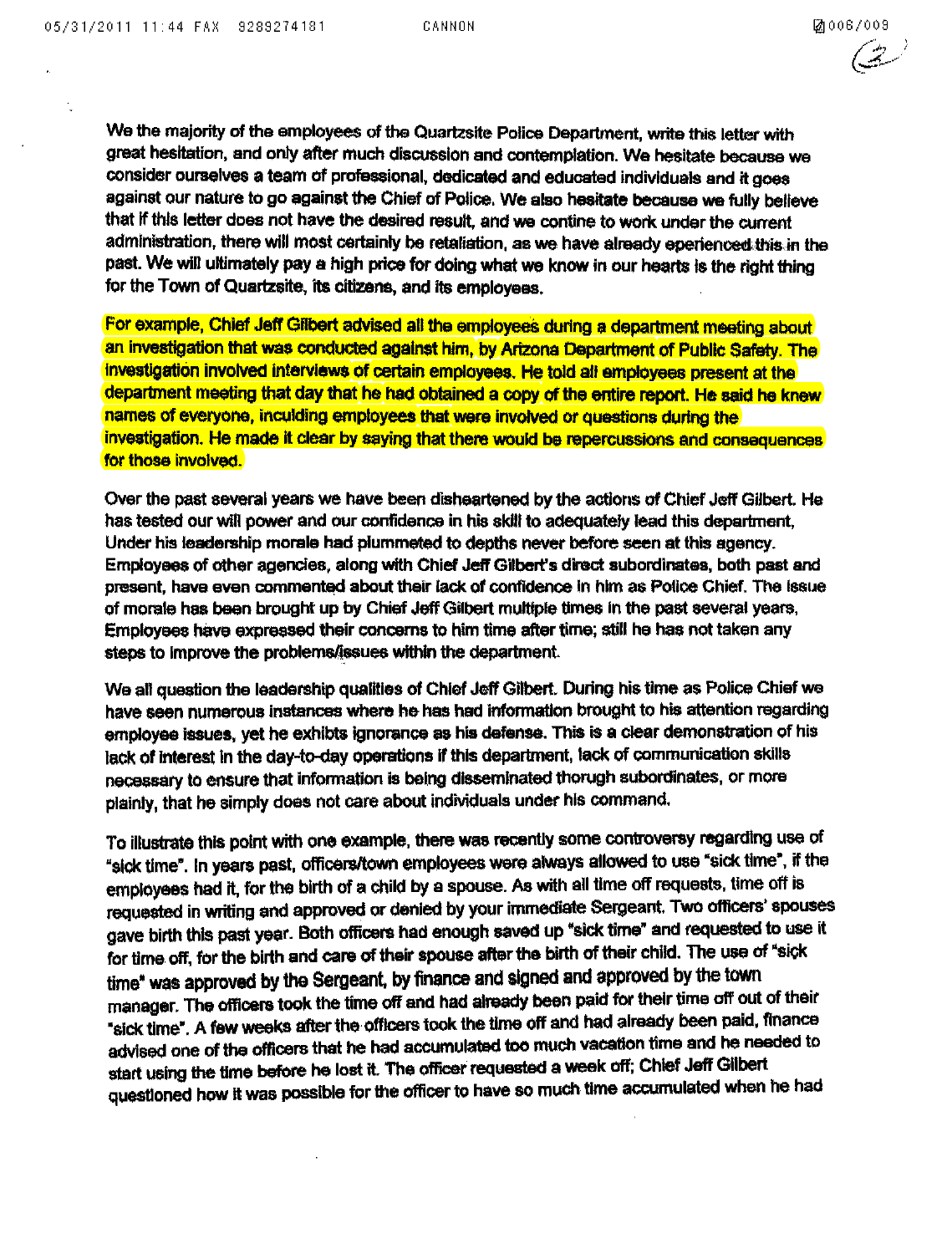$\mathbf{r}$ 



just got back from time off. When he was told the officers used " sick time" he told told them ·sick time" can't be used for the birth of your child. The situation was explained to Chief Gilbert and the fact that it had been approved by the Sergeant, finance and the town manager, He took the timesheets, put whiteout over the town manager's signature, He made the officers complete new time sheets and request "vacation" time. He had finance add the "sick time" used back to their accrued time and took their saved "vacation time" to pay them fir the time off. Chief Jeff Gilbert has since put out a memo advising all officers that if they want to used "sick" time for attending a doctor visit they have to provide him with their doctors name, length of time at the doctor office and the nature of their sickness. This is a violation if our privacy.

In addidtion to this, Chief Jeff Gilbert accues "sick" and "vacation" time but when he chooses to take time iff, which is a substantial amount of time, he doesn't report the time, He never uses any of his "sick" or "vacation" time. He doesn't even complete a time sheet, if he does complete one, It has only been recently.

Over the last two years the problems have continually got worse. **Fhief Jeff Gilbert is fixated on** the politics in this town. He is personally involved in them and all his time and attention is directed towards political gain to benefit of himself. He is obviously biases towards certain council members and is against and outspoken to other candidate and council members. He runs license plates just to find out names of people whose vehllces are parked at businesses/residences of people he don't like. Not for an investigation, but to gain personal information about people for his political benefit. He runs criminal history reports through NCIC to try to find "dirt" on candidates or citizens supporting the candidates he does not like. Our policy clearly states that we are not to get involved in politics and must remain unbiases at all times. He orders officer to pull over and arrest/cite violations of citizens he fells are against him or he doesn't like. Nat because they have committed a violation thathe wants enforced equally, but because it is someone he doesn't like. Clearly this is a misuse of his power. He will targetofficers and go after them if he feels they are going against him. Candidates, supporters of him or friends can be in the same violation, even have outstanding valid warrants and officers are told to leave them alone. He caused the firing of the town prosecuting attorney because Chief Jeff Gilbert felt the Town Attorney would not foHow through on or file ridicules charges against people involved in a certain political group. He practices selective enforcement in the community against people who do not like him, agree with him or may go against him. He also directs the officers to do the same. This selective enforcement by Chief Jeff Gilbert can influence decision and can initiate negative actions with highly negative results; this practice can also leave the Quartzsite Police Department employees and the City of Quartzsite open to accusations and lawsuits and liablities. This also give Law Enforcement as a whole, a bad Image.

Additionally, Chief Jeff Gilbert has mafe it clear that he does not have the time to be involved in the daily operations of this department. His attention is diverted to his involvement in politics. He is not involved with the department and is hardly ever present. He takes no interest to those he commands. It is perceived that Chief Jeff Gilbert is oblivious to the decisions, actions and day to day operations of the department, unless it involves politics or someone involved in politics.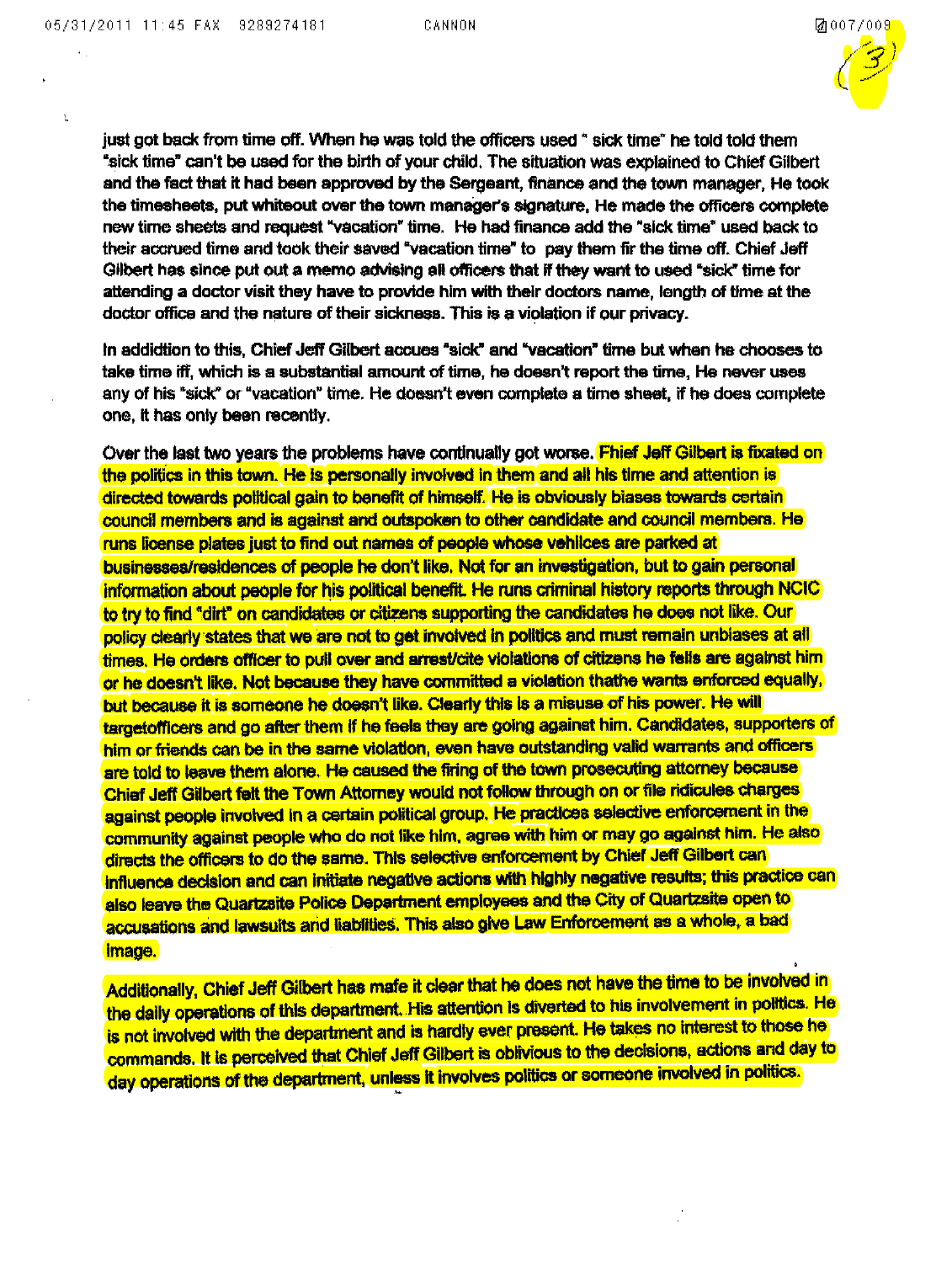We, the vast majority of amployees of the Quartzsite Police Department have seen disparate punishment for similar offenses over the years. What one officer receives discipline for others have no consequences, depending on the personal relationship of the accused. Chief Jeff Gilbert issues discipline based on his emotion, and personal feelings about the individual, rather than the merits of each individual situation or Investigation. The most recent incident Involved two Officers. A few months ago two Officers were out on a traffic stop with a commercial motor vehilce. A priority domestic violence fight in progress call came over the radio. A Junior Officer responded to the call, while a Senior Officer chose to stay behind and did not respond to provide back up for the officer who was responding alone .. The Junior Officer was later placed on admin leave and subsequently was suspended for three days without pay for not having enough detail of the incident documented into his Police report. While the Senior Officer, did not even get a written reprimand for not responding immediately to an emergency call.

More recently, andfuFlher startling, Chief Jeff Gilbert has taken *ta* bully tactics, both towartls employees and citizens within the community. On several occasions, Chief Jeff Gilbert has harassed, humiliated, embarrassed. and ridiculed employees about their weight, sexual preference, amount of hair on their body, and location of birth. He Will do this in front of other employees and in department meetings.

During a department meeting and in front of all the officers, Chief Jeff Gilbert singled out and ridiculed one officer for having too much body hair. He told him that because he was hairy, he must be the one leaving all the pubic hair on the toilet in the men's restroom. He told the officer that he better. start Wiping the toilet off when he is done for now on. He told an officer that he didn't like the way he wore his pants and forced him to order a larger size. The officer said his pants were comfortable and he preferred them that way. Chief Jeff Gilbert said it didn't matter how he liked to wear his pants. He often makes comments to this officer about his weight. He has made several statements to officers from Mexico, about his nationality. Chief Jeff Gilbert has had several complaints filed against him, some of which are the issues listed above.

Chief Jeff Gilbert will create postions, or try to get an officer fired or to resign so he can hire his friends to fill the other officer's position. When he does hire a "friend" he doesn't hace them complete an FTO period or the minimim of a transitional training of the departments needs, policies and geographics of the town and department. He asks officers to harrass certain people from a certain political group. If you are an officer that gives equal treatment to everyone you encounter, then you are not one if the "Chief's buddies". The officers that follow his directions and will do his "dirty work" are the officers that are given special treatment.

For example, he promotes and makes up positions to accommodate the officers that follow these directions. Chief Jeff Gilbert just competed a promotion process. He announced the availability of a postion for an officer to be promoted to Sergeant. In the announcement he statedthat the requirements for this position were as follows: 1. You must live in the immediate area 2. You must have at least 5 years as a lae enforcement officer. If you met the requirements and felt you were qualified to do the job then officers were to put in a letter of interest. Of those that put in a letter of interest, only a few were interviewed. Chief Jeff Gilbert called a few of the officers into his office for the "interview". He told them that this one on one